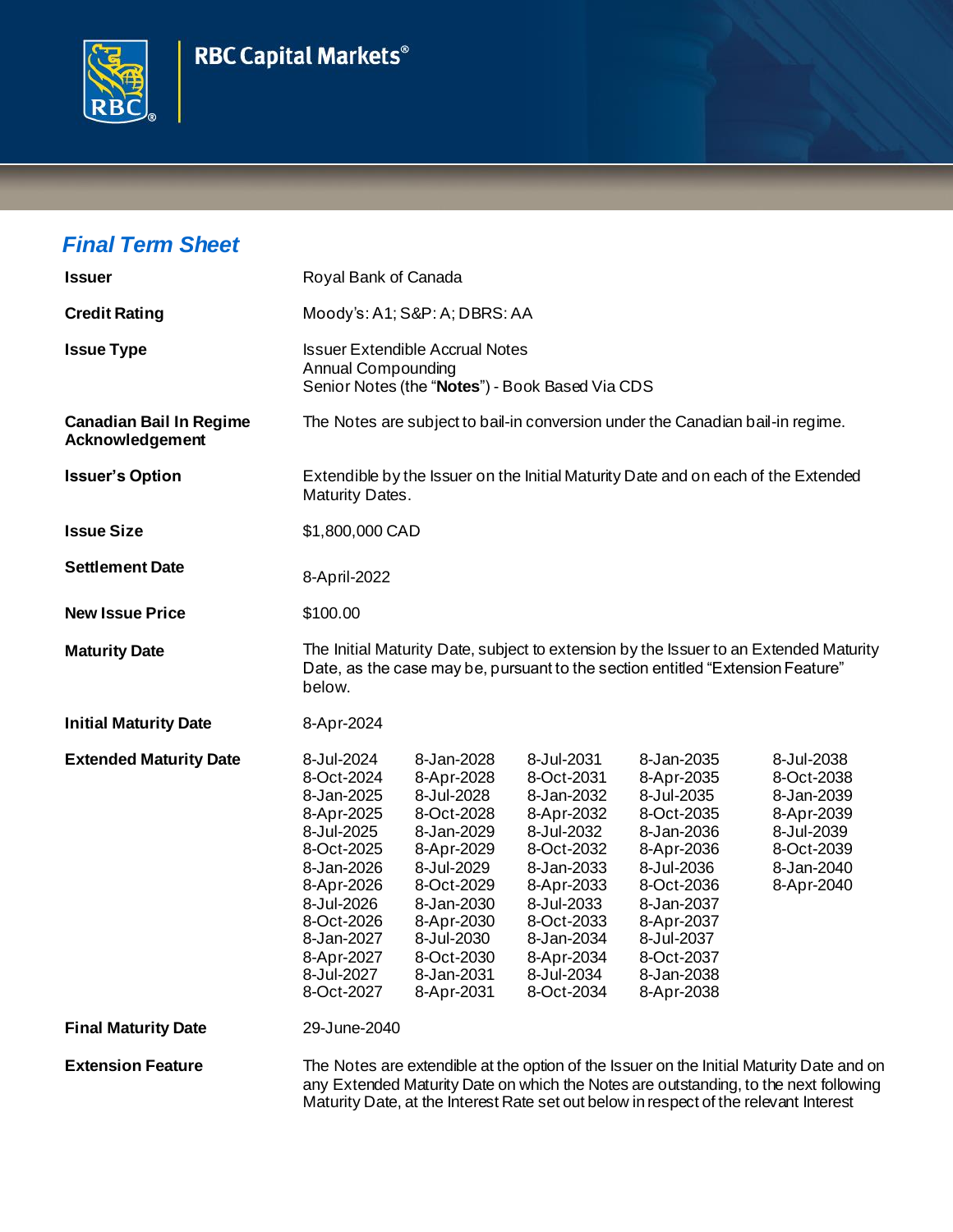Period, but in no event beyond the Final Maturity Date. The Issuer will be deemed to have exercised its option to extend the then applicable Maturity Date of the Notes to the next following Extended Maturity Date unless it provides notice in writing to CDS, not less than 15 Toronto business days prior to the then applicable Maturity Date of the Notes, of its intention to redeem the Notes and not to extend the Maturity Date of the Notes. **Compounding Rate** 4.65% per annum, compounded quarterly. Interest accrues and compounds at the Annual Compounding Rate and is payable once at Maturity as per the Redemption Amounts listed below.

Day Count The number of days in the Interest Period divided by 360 (the number of days to be calculated on the basis of a year of 360 days with 12 30-day months).

**Business Day Convention** Following, Unadjusted

| <b>Issuer Redemption Schedule</b> | Quarter | <b>Initial Maturity Date</b>   | <b>Initial Redemption Amount</b> |
|-----------------------------------|---------|--------------------------------|----------------------------------|
|                                   | 8       | 8-Apr-2024                     | 109.69%                          |
|                                   | Quarter | <b>Extended Maturity Dates</b> | <b>Extended Redemption</b>       |
|                                   |         |                                | <b>Amounts</b>                   |
|                                   | 9       | 08-Jul-2024                    | 110.96%                          |
|                                   | 10      | 08-Oct-2024                    | 112.25%                          |
|                                   | 11      | 08-Jan-2025                    | 113.56%                          |
|                                   | 12      | 08-Apr-2025                    | 114.88%                          |
|                                   | 13      | 08-Jul-2025                    | 116.21%                          |
|                                   | 14      | 08-Oct-2025                    | 117.56%                          |
|                                   | 15      | 08-Jan-2026                    | 118.93%                          |
|                                   | 16      | 08-Apr-2026                    | 120.31%                          |
|                                   | 17      | 08-Jul-2026                    | 121.71%                          |
|                                   | 18      | 08-Oct-2026                    | 123.13%                          |
|                                   | 19      | 08-Jan-2027                    | 124.56%                          |
|                                   | 20      | 08-Apr-2027                    | 126.01%                          |
|                                   | 21      | 08-Jul-2027                    | 127.47%                          |
|                                   | 22      | 08-Oct-2027                    | 128.95%                          |
|                                   | 23      | 08-Jan-2028                    | 130.45%                          |
|                                   | 24      | 08-Apr-2028                    | 131.97%                          |
|                                   | 25      | 08-Jul-2028                    | 133.50%                          |
|                                   | 26      | 08-Oct-2028                    | 135.05%                          |
|                                   | 27      | 08-Jan-2029                    | 136.62%                          |
|                                   | 28      | 08-Apr-2029                    | 138.21%                          |
|                                   | 29      | 08-Jul-2029                    | 139.82%                          |
|                                   | 30      | 08-Oct-2029                    | 141.44%                          |
|                                   | 31      | 08-Jan-2030                    | 143.09%                          |
|                                   | 32      | 08-Apr-2030                    | 144.75%                          |
|                                   | 33      | 08-Jul-2030                    | 146.44%                          |
|                                   | 34      | 08-Oct-2030                    | 148.14%                          |
|                                   | 35      | 08-Jan-2031                    | 149.86%                          |
|                                   | 36      | 08-Apr-2031                    | 151.60%                          |
|                                   | 37      | 08-Jul-2031                    | 153.36%                          |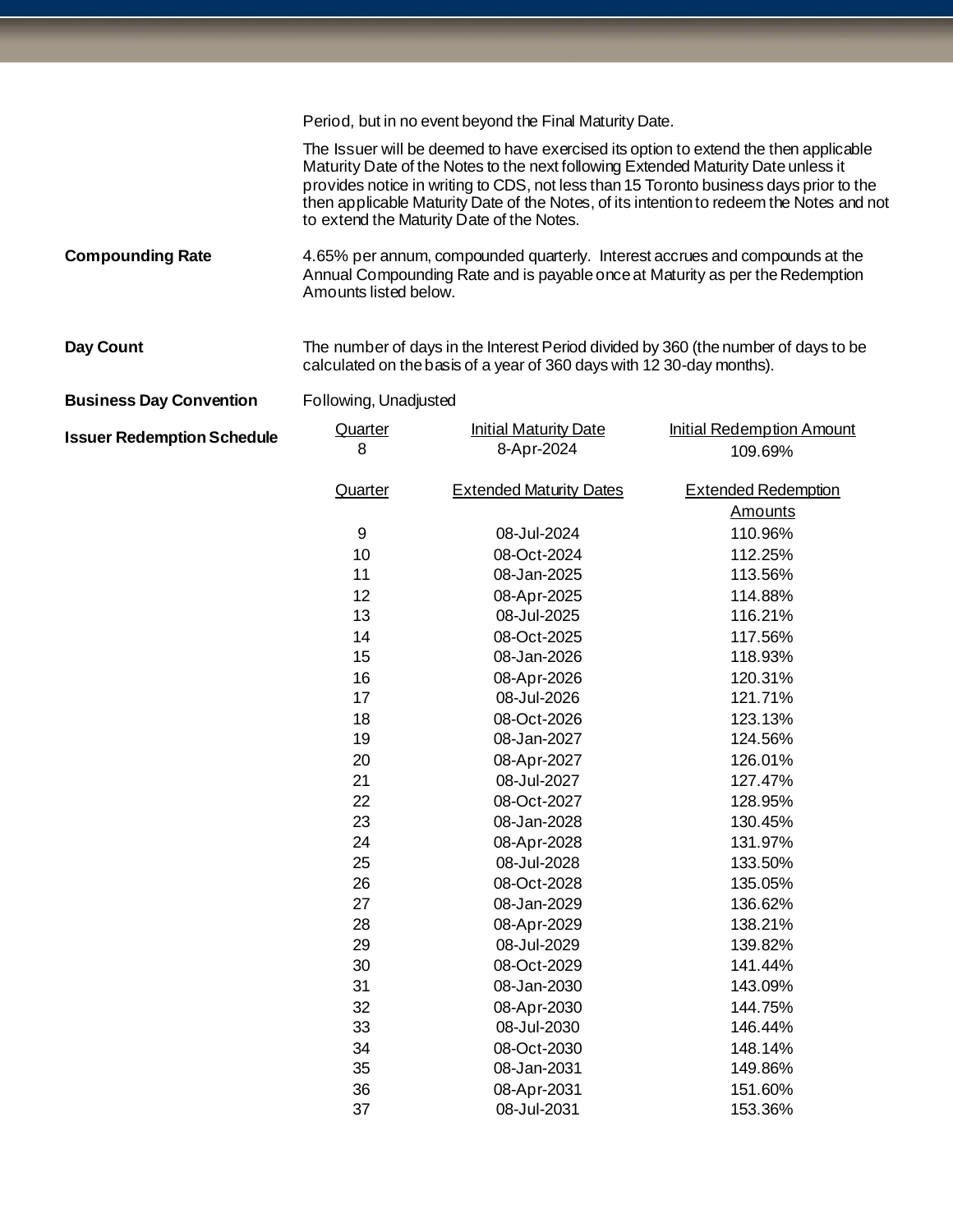| 38      | 08-Oct-2031                | 155.15%                        |
|---------|----------------------------|--------------------------------|
| 39      | 08-Jan-2032                | 156.95%                        |
| 40      | 08-Apr-2032                | 158.78%                        |
| 41      | 08-Jul-2032                | 160.62%                        |
| 42      | 08-Oct-2032                | 162.49%                        |
| 43      | 08-Jan-2033                | 164.38%                        |
| 44      | 08-Apr-2033                | 166.29%                        |
| 45      | 08-Jul-2033                | 168.22%                        |
| 46      | 08-Oct-2033                | 170.18%                        |
| 47      | 08-Jan-2034                | 172.15%                        |
| 48      | 08-Apr-2034                | 174.16%                        |
| 49      | 08-Jul-2034                | 176.18%                        |
| 50      | 08-Oct-2034                | 178.23%                        |
| 51      | 08-Jan-2035                | 180.30%                        |
| 52      | 08-Apr-2035                | 182.40%                        |
| 53      | 08-Jul-2035                | 184.52%                        |
| 54      | 08-Oct-2035                | 186.66%                        |
| 55      | 08-Jan-2036                | 188.83%                        |
| 56      | 08-Apr-2036                | 191.03%                        |
| 57      | 08-Jul-2036                | 193.25%                        |
| 58      | 08-Oct-2036                | 195.49%                        |
| 59      | 08-Jan-2037                | 197.77%                        |
| 60      | 08-Apr-2037                | 200.07%                        |
| 61      | 08-Jul-2037                | 202.39%                        |
| 62      | 08-Oct-2037                | 204.74%                        |
| 63      | 08-Jan-2038                | 207.12%                        |
| 64      | 08-Apr-2038                | 209.53%                        |
| 65      | 08-Jul-2038                | 211.97%                        |
| 66      | 08-Oct-2038                | 214.43%                        |
| 67      | 08-Jan-2039                | 216.93%                        |
| 68      | 08-Apr-2039                | 219.45%                        |
| 69      | 08-Jul-2039                | 222.00%                        |
| 70      | 08-Oct-2039                | 224.58%                        |
| 71      | 08-Jan-2040                | 227.19%                        |
| 72      | 08-Apr-2040                | 229.83%                        |
| Quarter | <b>Final Maturity Date</b> | <b>Final Redemption Amount</b> |
|         |                            | <b>Amounts</b>                 |
| 73      | 29-June-2040*              | 232.24%                        |
|         |                            |                                |

\*Last period is a short coupon

Redemption The Notes are not subject to redemption at the option of the holders or the Issuer, except as set out above under "Extension Feature", for any reason (including without limitation, on any Maturity Date other than the Final Maturity Date) will be subject to the prior approval of the Superintendent of Financial Institutions if such redemption would lead to a breach of the Bank's Total Loss Absorbing Capacity requirements.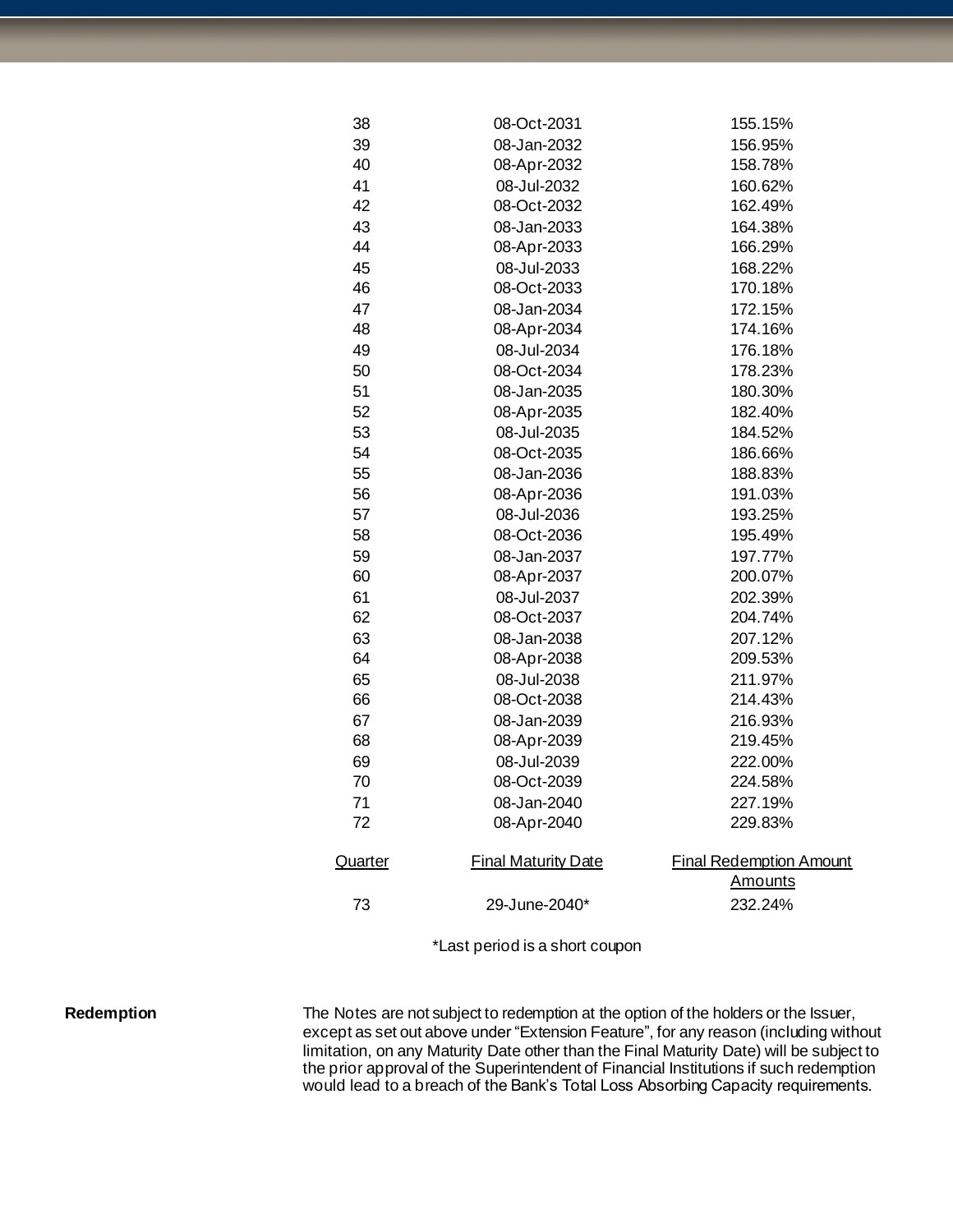| <b>Secondary Market</b>      | RBC Dominion Securities ("RBC DS") has indicated to Royal Bank that it will use its<br>best reasonable efforts to establish and maintain a market for the Notes by making<br>itself available as purchaser if and so long as RBC DS in its sole discretion believes<br>that there is a reasonable likelihood that it will be able to sell such Notes at a profit or<br>at no more than a nominal loss. RBC DS may, in its sole discretion, cease to offer to<br>purchase Notes. See "Risk Factors" below. If RBC DS offers to purchase Notes in<br>connection with a secondary market transaction, there is no assurance that the<br>purchase price will be the highest possible price available in any secondary market<br>for the Notes and an investor could receive less than the Principal Amount.                                                               |
|------------------------------|-----------------------------------------------------------------------------------------------------------------------------------------------------------------------------------------------------------------------------------------------------------------------------------------------------------------------------------------------------------------------------------------------------------------------------------------------------------------------------------------------------------------------------------------------------------------------------------------------------------------------------------------------------------------------------------------------------------------------------------------------------------------------------------------------------------------------------------------------------------------------|
| <b>CDS Book Based System</b> | Registration of interests in and transfer of the Notes will be made only through the<br>book based system of the Canadian Depository for Securities ("CDS"). The Notes<br>must be purchased either directly or indirectly through a participant in the CDS book<br>based system. No holder will be entitled to any certificate or other instrument from the<br>Issuer or CDS evidencing the ownership thereof, and no holder will be shown on the<br>records maintained by CDS except through an agent who is a participant of CDS.                                                                                                                                                                                                                                                                                                                                   |
| <b>Bail-inable</b>           | The Notes are bail-inable notes subject to conversion in whole or in part - by means<br>of a transaction or series of transactions and in one or more steps – into common<br>shares of the Bank or any of its affiliates under subsection 39.2(2.3) of the Canada<br>Deposit Insurance Corporation Act (the "CDIC Act") and to variation or<br>extinguishment in consequence, and subject to the application of the laws of the<br>Province of Ontario and the federal laws of Canada applicable therein in respect of<br>the operation of the CDIC Act with respect to the Notes. For a description of<br>Canadian bank resolution powers and the consequent risk factors attaching to the<br>Notes reference is made to http://www.rbc.com/investorrelations/assets-<br>custom/pdf/Bail-in-Disclosure.pdf which information is hereby incorporated by<br>reference. |
| <b>Subsequent Holders</b>    | Each holder or beneficial owner of a Note that acquires an interest in the Note in the<br>secondary market and any successors, assigns, heirs, executors, administrators,<br>trustees in bankruptcy and legal representatives of any such holder or beneficial<br>owner shall be deemed to acknowledge, accept, agree to be bound by and consent<br>to the same provisions specified in the Note to the same extent as the holders or<br>beneficial owners that acquire an interest in the Note upon its initial issuance,<br>including, without limitation, with respect to the acknowledgement and agreement to<br>be bound by and consent to the terms of the Note related to the bail-in regime.                                                                                                                                                                  |
| <b>Events of Default</b>     | Non-payment of principal and interest when due for a period of 30 business days and<br>acts of insolvency. Default rights may not be exercised where an order has been<br>made pursuant to s. 39.13(1) of the CDIC Act in respect of the Bank. The Notes will<br>remain subject to bail-in conversion until repaid in full.                                                                                                                                                                                                                                                                                                                                                                                                                                                                                                                                           |
| Set-Off                      | The holders and beneficial owners of the Notes will not be entitled to exercise, or<br>direct the exercise of, any set-off or netting rights with respect to the Notes.                                                                                                                                                                                                                                                                                                                                                                                                                                                                                                                                                                                                                                                                                               |
| <b>Documentation</b>         | Issued by way of a single global note registered in the name of CDS & Co. No<br>offering memorandum, prospectus, sales or advertising literature, or any other<br>document describing or purporting to describe the business and affairs of the Bank<br>has been prepared or is being provided to prospective purchasers in order to assist<br>them in making an investment decision in respect of the Notes.                                                                                                                                                                                                                                                                                                                                                                                                                                                         |
| <b>Selling Restrictions</b>  | This document does not constitute an offer or invitation to sell, or a solicitation of an<br>offer to purchase, any securities, by any person in any jurisdiction in which such an<br>offer or solicitation is not authorized or in which the person making such offer or<br>solicitation is not qualified to do so or to whom it is unlawful to make such an offer or                                                                                                                                                                                                                                                                                                                                                                                                                                                                                                |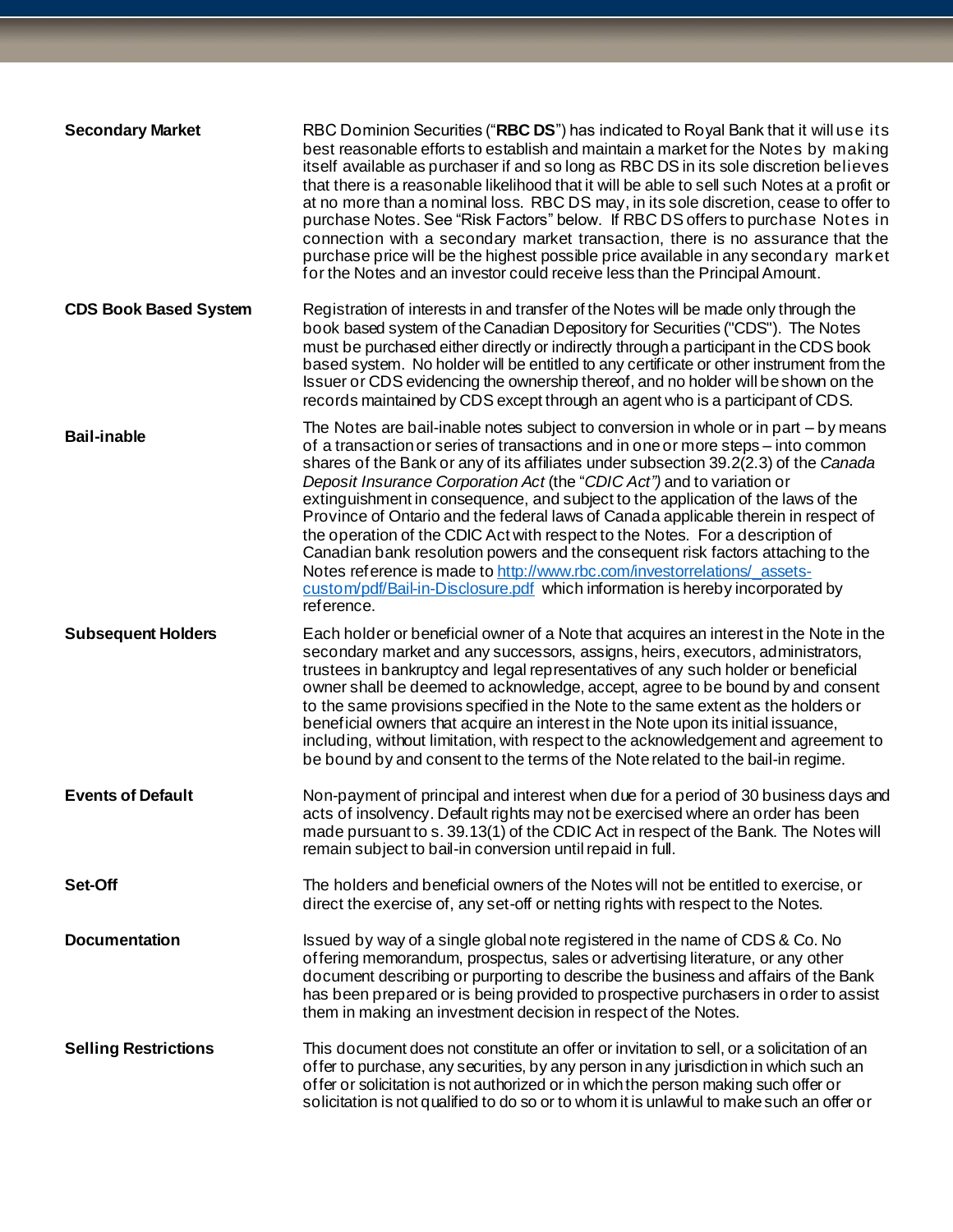|                         | solicitation. This term sheet constitutes an offering of the Notes only in those<br>jurisdictions and to those persons where and to whom they may be lawfully offered<br>for sale and then only through persons duly qualified to effect such sales. The Notes<br>have not been and will not be registered under the US Securities Act of 1933 and may<br>not be offered or sold within the United States or to US persons. |
|-------------------------|-----------------------------------------------------------------------------------------------------------------------------------------------------------------------------------------------------------------------------------------------------------------------------------------------------------------------------------------------------------------------------------------------------------------------------|
| <b>Not CDIC Insured</b> | The Notes do not constitute deposits that are insured under the CDIC Act.                                                                                                                                                                                                                                                                                                                                                   |
| Tax                     | All holders of the Notes should consult their own tax advisors with respect to their tax<br>positions and the tax consequences of holding the Notes.                                                                                                                                                                                                                                                                        |
| <b>Governing Laws</b>   | The Notes shall be governed by, and construed in accordance with, the laws of the<br>province of Ontario and the laws of Canada applicable therein.                                                                                                                                                                                                                                                                         |
| <b>CUSIP</b>            | 780086UW2                                                                                                                                                                                                                                                                                                                                                                                                                   |

## **Risk Factors**

**Suitability** – An investment in the Notes may not be suitable for all investors. The Notes will not constitute deposits that are insured under the *Canada Deposit Insurance Corporation Act* . An investor should reach a decision to invest in the Notes after carefully considering the suitability of the Notes and his or her investment objectives. Royal Bank makes no recommendation as to the suitability of the Notes for an investor's investment purposes. Investors should consult wit h their investment advisor before making a decision regarding an investment in Notes.

*Early Redemption Risk* – Royal Bank retains the option to redeem their Notes on any Extended Maturity Date, commencing April 8, 2024. It is more likely that Royal Bank will redeem the Notes prior to the Final Maturity Date to the extent that the interest payable on the notes is greater than the interest that would be payable on other instruments of a comparable maturity, terms and credit rating trading in the market. If the notes are redeemed prior to their stated maturity date, holders may have to re-invest the proceeds in a lower rate environment.

*Credit Risk* - The Notes will be direct unsecured liabilities of Royal Bank of Canada (credit ratings: Moody's A1; Standard & Poor's A; DBRS AA) ranking *pari passu* with all other unsecured and unsubordinated debt of the Bank. **Holders will not have the benefit of any insurance under the provisions of the** *Canada Deposit Insurance Corporation Act***.** Return on the Notes is subject to the creditworthiness of Royal Bank. Investors are dependent on the Royal Bank's ability to pay all amounts due on the Notes, and therefore, investors are subject to Royal Bank's credit risk and to changes in the market-view of Royal Bank's creditworthiness. Any decline in credit ratings or increase in the credit spreads charged by the market for taking Royal Bank's credit risk is likely to adversely affect the market value of the Notes.

*Secondary Market* – The Notes will not be listed on any stock exchange and there is no assurance that a secondary market for Notes will develop or be sustainable. RBC DS may, from time to time, purchase and sell Notes, but will not be obligated to do so. If RBC DS determines, in its sole discretion, to stop facilitating a secondary market for the Notes, holders of Notes may not be able to resell their Notes. If RBC DS offers to purchase Notes in connection with a secondary market transaction, there is no assurance that the purchase price will be the highest possible price available in any secondary market for the Notes. The resale price of Notes could be below the \$100 Principal Amount per Note. The value of the Notes in any secondary market will be affected by a number of complex and inter-related factors, including prevailing interest rates, interest rate volatility, any actual or anticipated changes in our credit